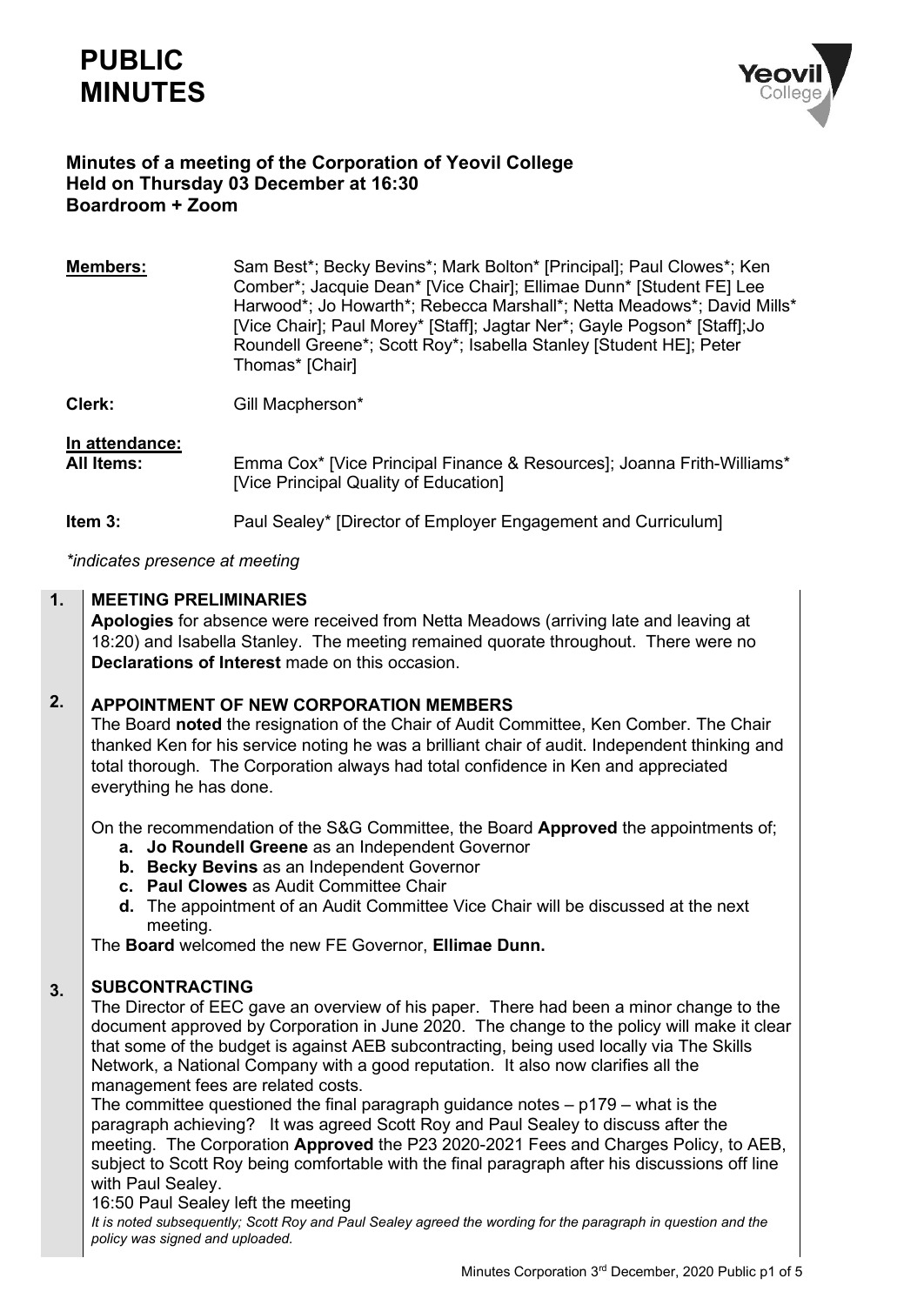| 4. | <b>MINUTES OF THE PREVIOUS MEETINGS</b><br>The Board Approved all minutes as a correct record and Approved non-confidential<br>minutes for website publication<br>$a. 8th October, 2020 - Public$<br><b>b.</b> $8^{th}$ October, 2020 – Confidential<br>c. Special meeting $12th$ November, 2020 – Confidential<br>The Minutes were signed by the Chair. The Public Minutes would be uploaded to the College<br>website.                                                                                                                                                                                                                                                                                                                                                                                                                                                                                                                                                                                                                                                                                                                                                                                                                                             |              |
|----|----------------------------------------------------------------------------------------------------------------------------------------------------------------------------------------------------------------------------------------------------------------------------------------------------------------------------------------------------------------------------------------------------------------------------------------------------------------------------------------------------------------------------------------------------------------------------------------------------------------------------------------------------------------------------------------------------------------------------------------------------------------------------------------------------------------------------------------------------------------------------------------------------------------------------------------------------------------------------------------------------------------------------------------------------------------------------------------------------------------------------------------------------------------------------------------------------------------------------------------------------------------------|--------------|
| 5. | <b>MATTERS ARISING</b><br>The Action and Query sheet was reviewed, updated and noted.                                                                                                                                                                                                                                                                                                                                                                                                                                                                                                                                                                                                                                                                                                                                                                                                                                                                                                                                                                                                                                                                                                                                                                                |              |
| 6. | <b>CHAIR'S REPORT</b><br>Members noted the Chair's report which today included updates on:<br><b>Strategy Draft Agenda.</b><br>It will need to be held virtually. The proposed outline is the previously circulated draft. There<br>will be two topics in the morning, Vision/College of the Future and Buildings/Estates with the<br>proposed developments, plus breaks. The strategy day will finish in the morning and the<br>Corporation meeting will be at the standard time, 5pm, preceded by the other items normally<br>in the day, staff/student survey and budget, at 4:30pm. The first session will have discussion<br>groups after presentations, the second session will not be breakout sessions, the Architects<br>will also be attending to take the Board through progress.                                                                                                                                                                                                                                                                                                                                                                                                                                                                         |              |
|    | Wednesday 27 <sup>th</sup> January, AOC are holding virtual a governance conference. Action: Clerk<br>to circulate to all members.                                                                                                                                                                                                                                                                                                                                                                                                                                                                                                                                                                                                                                                                                                                                                                                                                                                                                                                                                                                                                                                                                                                                   | <b>CLERK</b> |
| 7. | <b>CLERK'S REPORT</b><br>The Board noted the Clerk's Report.                                                                                                                                                                                                                                                                                                                                                                                                                                                                                                                                                                                                                                                                                                                                                                                                                                                                                                                                                                                                                                                                                                                                                                                                         |              |
| 8. | <b>PRINCIPAL'S REPORT</b><br>The Board noted the Principal's Report. On this occasion there was particular emphasis<br>upon:<br>T Level Capital Funding currently confidential<br>$\bullet$<br><b>Covid Update</b><br>$\bullet$<br><b>Procurement Officer Resignation</b><br>$\bullet$<br><b>Climate Action Road Map for Further Education</b><br>$\bullet$<br><b>Campus Redevelopment</b><br>$\bullet$<br>CMT away days<br>$\bullet$<br>Student numbers.<br>$\bullet$<br><b>Yeovil College Student Award Winners</b><br>$\bullet$<br>On demand Open House Month<br>$\bullet$<br>Virtual engagement with schools<br>$\bullet$<br><b>Somerset Careers Fair</b><br>$\bullet$<br>Spending review announcements<br>$\bullet$<br>Multi Academy Trust<br>$\bullet$<br>Ofsted monitoring visit, highly positive interim feedback has been received.<br>$\bullet$<br>The Chair noted, what was particularly pleasing, regarding the Ofsted comments, were the<br>Corporation throughout this period has felt that the Management were doing everything they<br>could to cope with the Covid crisis. It is reassuring that their positive view is reflected in the<br>Ofsted comments.<br>The Board then noted the updated Operating Statement for 2020-21 alongside a verbal |              |
|    | update from the Principal. A significant review had taken place in the last month. The<br>Corporation showed concern at the level of risks related to Covid and noted that it needs to                                                                                                                                                                                                                                                                                                                                                                                                                                                                                                                                                                                                                                                                                                                                                                                                                                                                                                                                                                                                                                                                               |              |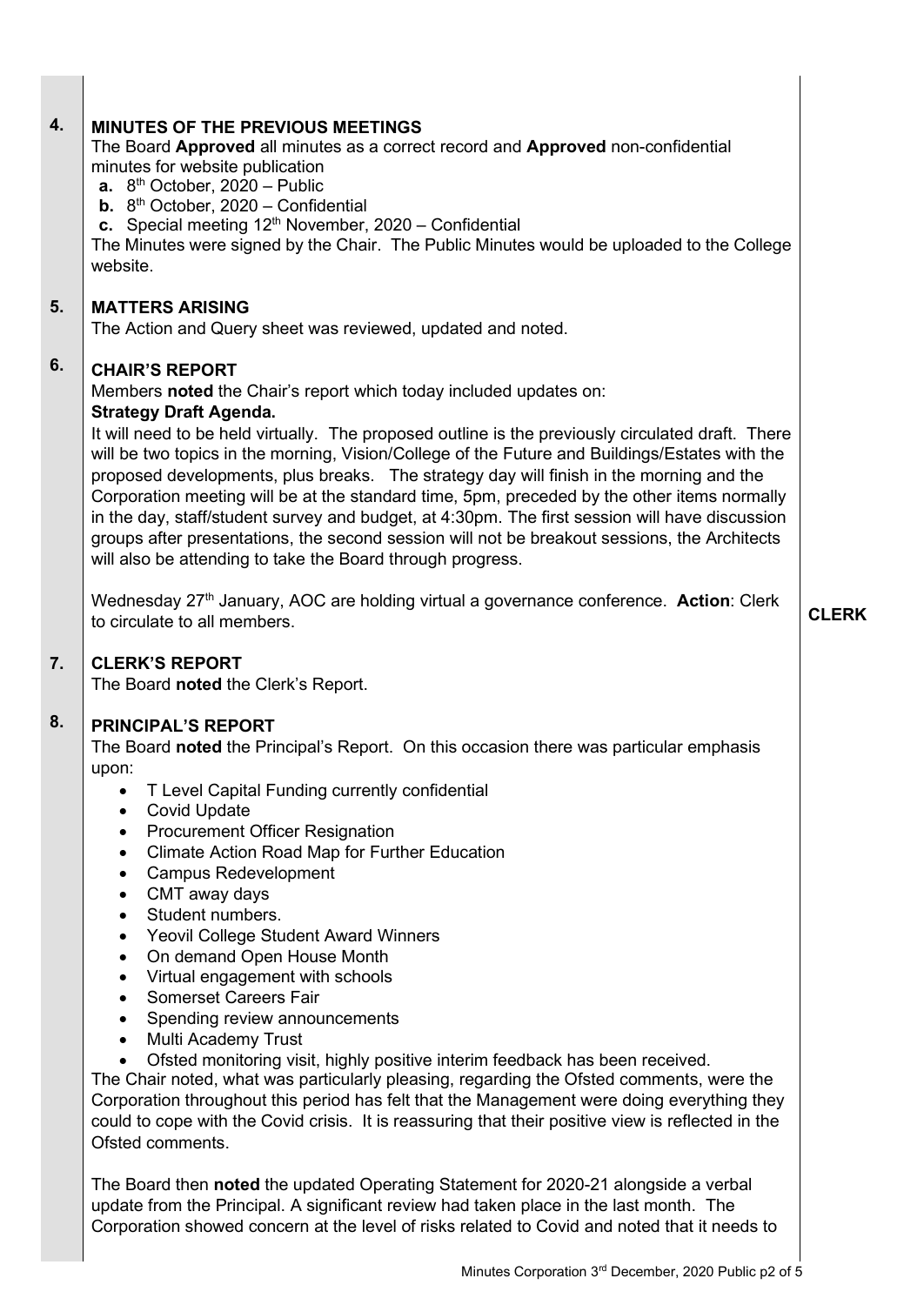be monitored. **Action:** The Principal was asked to give an update at the next meeting on the objectives that might be impacted by the continuing effects of Covid, current and possible.

#### **9. COMMITTEE STRUCTURE**

The Project Working Group needs to be formalised, now referred to as the Infrastructure Committee. The Terms of Reference had been circulated to the Board before the meeting. The Board **APPROVED** the:

- **a.** Delegated powers and Terms of Reference of the Infrastructure Committee
- **b.** Members of the Infrastructure Committee (Paul Clowes, Ellimae Dun as an observer, Lee Harwood, Netta Meadows, David Mills, Gayle Pogson Staff and Scott Roy). It was noted any member can join the committee.
- **c.** Chair will be David Mills and Vice Chair will be Netta Meadows.

The first meeting is expected to be early to mid-January 2021.

#### **10. COLLEGE'S SELF-ASSESSMENT REPORT 2019-2020**

The Board **Noted** a summary paper from the VP Q&E.

The College has completed a self-critical and thorough self-assessment process and is proposing that the Governing Body validate the Outstanding Grade. The paper was a summary of the whole college SAR which has been validated by staff as Outstanding and will go to CQA Committee for scrutiny by corporation members. It will then return to the full Board in January 2021 for formal validation of the grade.

The SARS document pulls together Covid related issues and what is normal performance issues.

#### **11. TEACHING AND LEARNING**

The Board **noted** 2019/20 Outcomes and Headlines summary with particular points noted included;

- Overall achievement for 16-18 has gone up by 1.3% which is very pleasing considering the Covid year.
- Another set of Outstanding outcomes have been returned. Retention and pass rates are very high. Pass rates remain very high at levels 2, 3 and 4. However, pass rates have dropped at entry level and level 1 due largely to Functional English and Maths where tests were planned for the end of the academic year in Preparation for Life and Work. The assessment plan has been changed as a result and Functional Skills Teaching and assessment is taking place earlier in the year.
- Adult retention has remained high, pass rates have dropped during the lockdown period. However, adults have been offered to retake their assessments in 2021, the Board will see those achievement in 2021 data.
- Grade and self-assessment processes have identified a small number of courses which are under review.
- High need learners remain a priority.
- Outcomes for Apprenticeships remains a key priority. Performance has been impacted by the pandemic in 2019/20, especially for 16-18-year-old apprentices who also are the largest cohort of apprentices at level 2. Some apprentices from previous years who had been expected to re-engage and complete in 2019/20, have not

The Board credited the staff for maintaining the standards of results under the circumstances and noted that it was a significant achievement.

The Board thanked the VP Q&E for her thoroughness.

The Board **noted** an Observation window 1 feedback for information. Highlights were noted;

- We are continuing with the 5 observation windows, in the timescales. There was anxiety being observed remotely. Staff were reassured that it was still the supportive and developmental process.
- Curriculum area managers do the Observations, supported by Head of Learning Improvement.
- Details on the  $2<sup>nd</sup>$  Observation window closed on  $4<sup>th</sup>$  December will be given at the next Corporation meeting, 28<sup>th</sup> January, 2021.
- Staff development for all teachers 'Teaching takeaways' are mandatory for all teachers. Same sessions repeated twice a week. Focused, top tips, to support the teachers in the pedagogy. Key themes are; Blended Learning, English and Maths

**PRINCIPAL**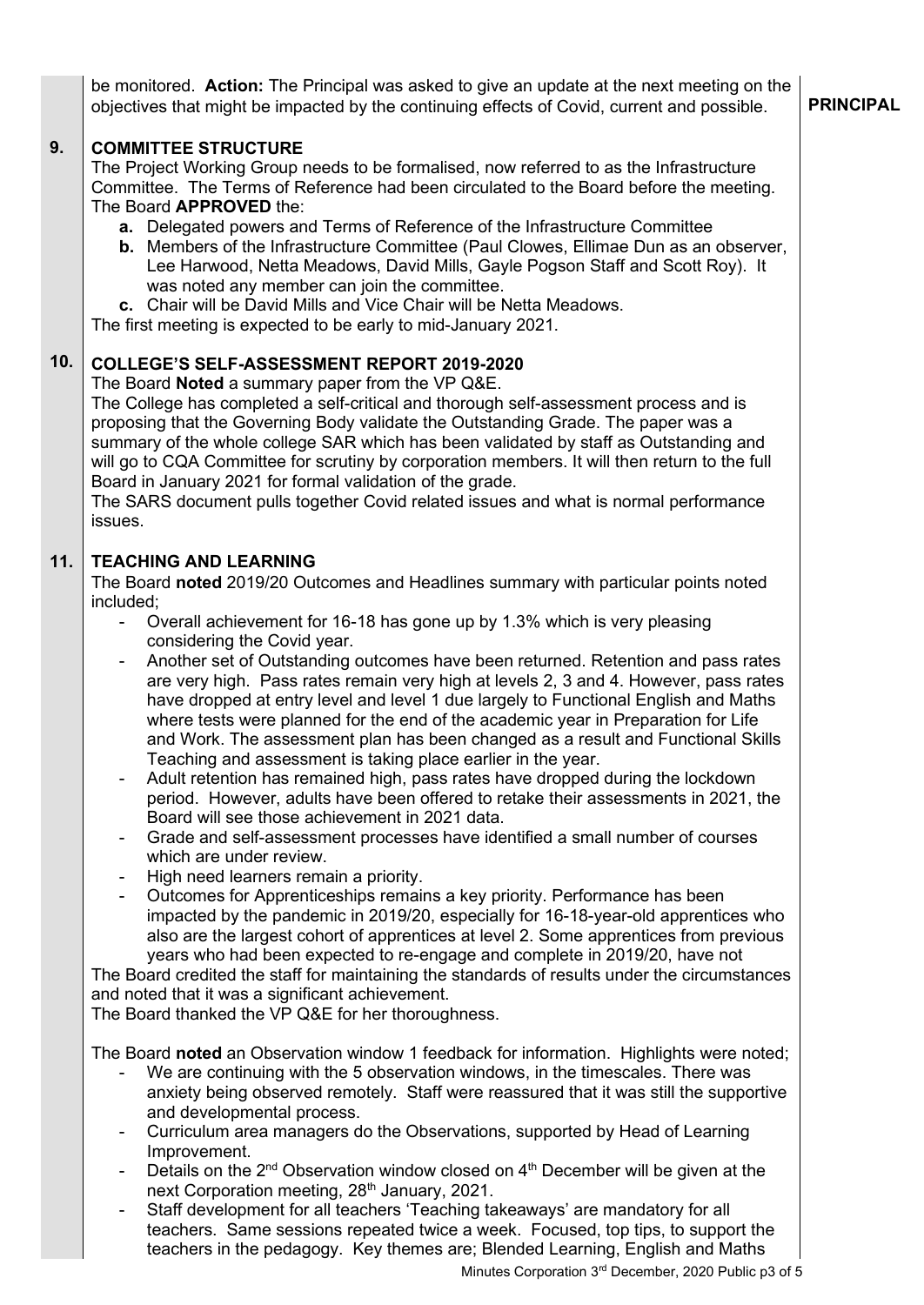development and Making Better than Expected Progress. They start on time, finish on time and have a duration of 25 minutes, they also build on the CPD training that they have had. All sessions are virtual and recorded.

#### **12. FINANCIAL UPDATE**

#### **13. FINANCIAL STATEMENTS PAPERWORK 2019-2020**

**Including Finance and Remuneration Committee Business**

The Board **noted** the October 2020 Management Accounts and related financial commentary, in addition to noting a verbal update from the Vice Principal Finance and Resources. Further details on this item are recorded separately in a confidential set of minutes.

#### **14. GOVERNOR UPDATES**

It was noted that this item should include all Governors, not just HE, FE and Staff. The Staff Governors commented on how helpful the CPD takeaways have been and they are very efficient, they are part of their weekly timetable. A Voice meeting took place at the start of November, everybody had an opportunity to talk about issues, they were happy to represent their department and it felt very positive. Positive feedback had been received from 365 training, noting that support is always available, there are 365 drop in's every Monday.

Staff Christmas activities are in place; Santa Paws, Christmas bingo, Christmas quiz Christmas Jumper and the Window Wonderland.

The staff are receiving support from HR, weekly emails offering support. Staff will be encouraged to switch off over the Christmas break.

Due to the cancellation of the Christmas Dinner, it was suggested to have an Easter Feast, if Covid restrictions permit.

The Principal asked the Board to agree to the College closing a day early. There is no teaching or cost impact. Teaching normally ceases on the 11<sup>th</sup>. It was noted that all formal business meetings had been cancelled in the week before Christmas. This will enable the teaching and business staff to catch up.

It was proposed to agree to the closure date and the Board agreed.

#### **15. LEGAL, POLICY and REGULATORY MATTERS**

# **Student Union Financial Arrangements**

The Board **APPROVED** the Student Union Financial Arrangements (including accounts).

# **Health and Safety Policy**

The Board **APPROVED** the updated Health and Safety Policy.

# **Complaints Annual Report 2018/19**

The Board **noted** the Complaints Annual Report for 2019/2020.

# **Safeguarding and Equality and Diversity Update**

The Board **noted** a verbal update on Safeguarding and Equality & Diversity Particular.

# **Safeguarding Refresher Training**

The Board **noted** a verbal update on Refresher Training. All staff have completed the training with the exception of staff on maternity leave or long-term sick. The deadline will be met.

# **Whistleblowing, H&S and Fraud**

There were no incidents to report on this occasion.

#### **16. RISK MANAGEMENT AND INTERNAL CONTROLS**

The Audit Committee Chair informed the board that the reports had been reviewed and have had some minor changes after the meeting.

The Board **noted** the following 2019/2020 Annual Reports**:**